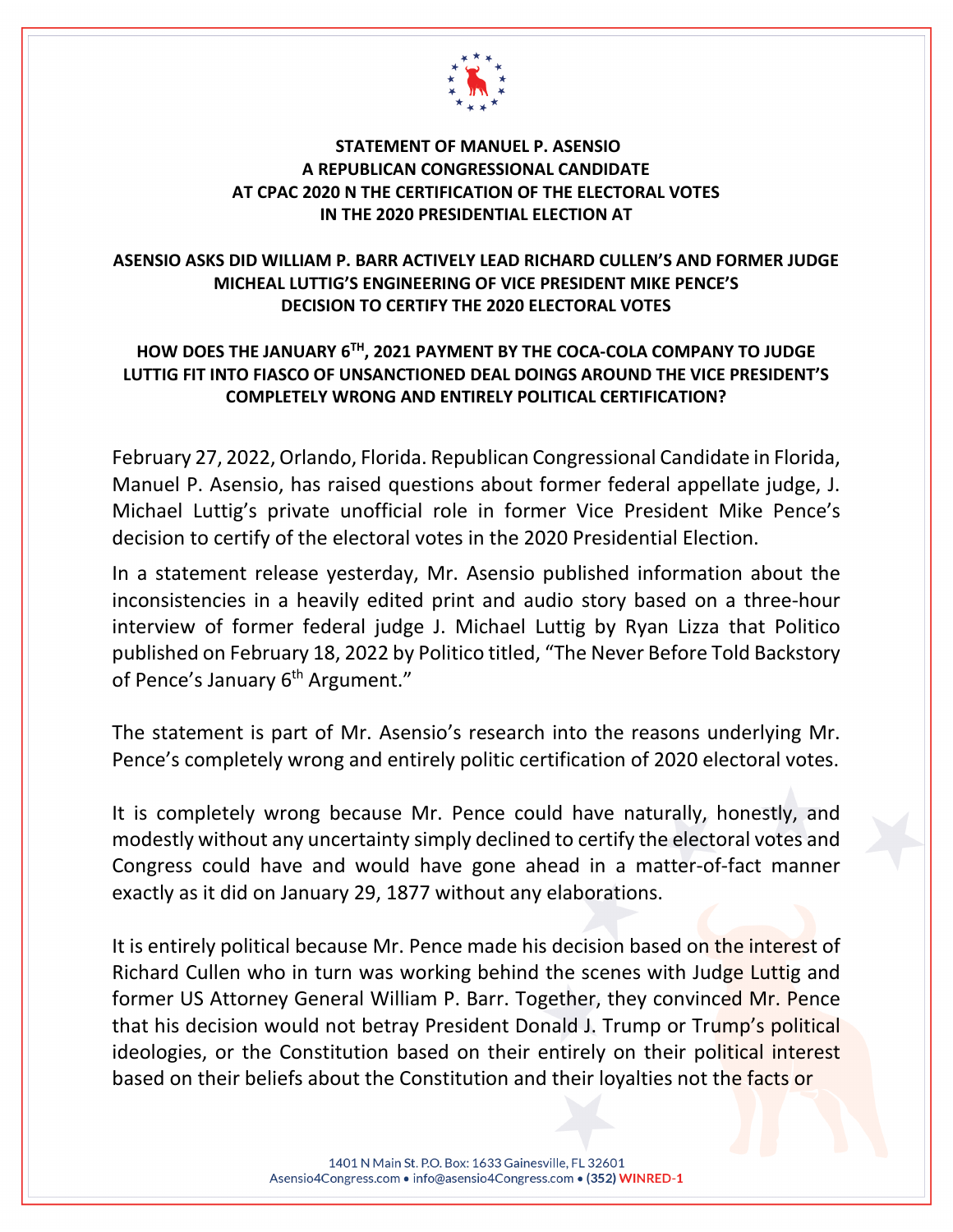

truth, the American people, the power of the office of the American presidency, or their feelings towards its occupant, President Trump.

The Lizzo stories, the audio and text, reveal that Judge Luttig and Mr. Cullen were in constant contact with Mr. Barr throughout the Trump administration.

However, it was Judge Luttig who revealed the extent of this group's disdain, disrespect, and disloyalty towards President Trump.

He does this with words in his Op-Ed published by The New York Times on February 14, 2021 titled "The Conservative Case for Avoiding a Repeat of Jan. 6." Here the Judge comes right out and call President Trump a liar for telling the simple truth, Mr. Pence could have declined to certify, and Congress could have done what the judges did not do because they did not want to do. Namely, tried the facts with the power of the American people in a legitimate open democratic process not a corrupt system of judges and lawyer in a closed autocratic court.

The Judge angerly shows his scorn, contempt, and self-righteous toward President Trump in a tape zoom call interview with labeled "A Conversation with Judge J. Michael Luttig." It took place on February 15, 2022 the day after the Times Op-Ed.

Alan Raul organized the call. He is an attorney and close friend of the Judge, Mr. Cullen, and Mr. Barr. On the call the Judge shows with visible anger his beliefs about what President Trump and his supporters are trying to do. The Judge does this to promote his scheme of aggregating ALL the power of the President and Congress have over constitutional presidential election disputes into the courts with a new law he is working on.

After Judge Luttig's seven meaningless tweets on the social media platform Twitter worked their way into Vice President Mike Pence's January 6, 2021 letter to Congress announcing his decision to certify the electoral votes, Judge Luttig received his payment from The Coca-Cola Company. The Judge has said that in did not have a job on January 5, 2021.

> 1401 N Main St. P.O. Box: 1633 Gainesville, FL 32601 Asensio4Congress.com • info@asensio4Congress.com • (352) WINRED-1